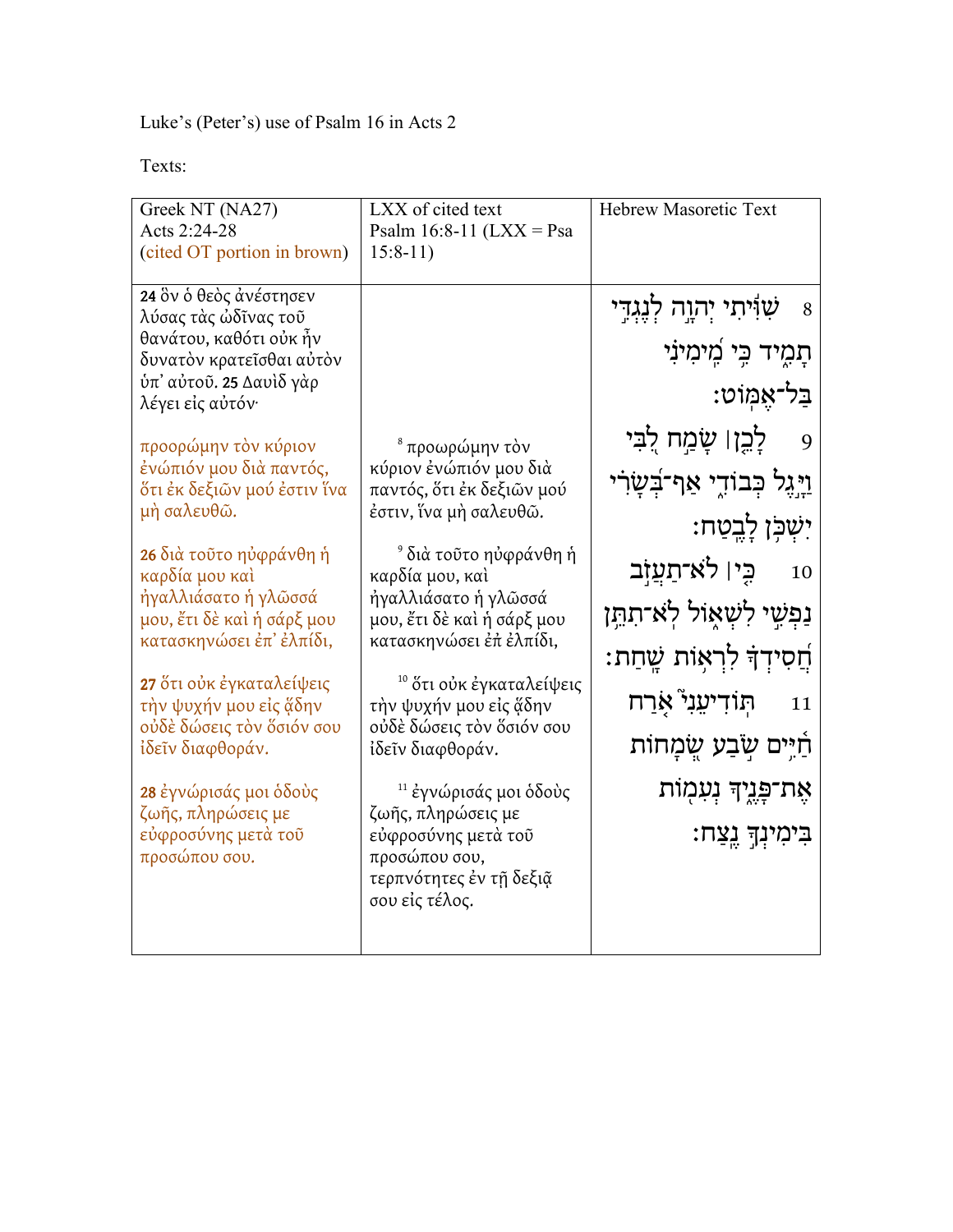Commentary on the Passage and Citation:<sup>1</sup>

## **Acts 2:24–28**

-

Having described the way in which God showed his approval of Jesus by giving him the ability to do mighty works and then deliberately let him be put to death, Peter states that God raised him from the dead. This simple statement (*anestēsen*) is then expanded by the phrase "freeing him from the agony of death"—literally, "by loosening the pangs of death" (*lysas tas ōdinas tou thanatou*). The word "pangs" normally refers literally to the pains of childbirth, which may seem to be a strange metaphor to use of death (even a death as painful as crucifixion), and the choice of verb also is unusual. There is a parallel phrase in Job 39:2 LXX: "Have you counted their months filled with bringing forth [i.e., until the time of gestation is complete], have you loosened their pangs?" The point seems to be that Job is unable to count up the days of gestation for mountain goats and then cause their birth pangs to start or act as midwife and bring their pangs to an end. The nineteenth-century scholar F. Field noted that the verb *lyō* can mean "to bring to an end." So the metaphor as used by Peter would refer to God bringing the pains of death to an end, but he uses it because out of the death comes a kind of rebirth to life for Jesus. Rese (1969: 105–7) is skeptical of this explanation because in his view there is no evidence for the concept of a birth out of death and for a corresponding interpretation of resurrection.

Luke has used an expression that occurs in the LXX, but without reference to the particular passage where it occurs. He may have been guided to it by the use of *ōdines* in Ps. 17:5–6 LXX (18:4–5 ET [cf. 2 Sam. 22:6]). There the MT has "cords" (cf. NIV, NRSV); an unvocalized Hebrew *ḥbl* could have been read in the LXX as *ḥēbel* ("pang") instead of as *hebel* ("cord, bond" [for this meaning, see 1QH<sup>a</sup> XI, 28]). However, there is no need for the explanation given by some scholars that Luke was misled by this confusion, nor do we need the elaboration of this view by Lindars (1961: 39–40), that Ps. 18:4–5 has been reinterpreted in the light of Ps. 16:6 and then misunderstood by Luke. Barrett (1994–1998: 143–44) thinks that Luke followed Ps. 17:6 LXX (or Ps. 114:3 LXX [116:3 ET]), where, despite the use of "pangs," the verbs are appropriate for "cords," and this led Luke to use a verb appropriate for "cords." Hanson (1980: 150–55) argues that Luke used verbs that are more appropriate to cords than to pangs, and this indicates that underlying the Greek is a Semitic source that conceived of Christ being delivered from the realm of death by God. Bock (1987: 171–72) argues for the use of a mixed metaphor, with the elements of pain and distress associated with death encircling the psalmist already present in the MT, and the idea of travail leading to birth not being present. The Greek word *ōdin* has a broader meaning of pain in general (Exod. 15:14; Deut. 2:25; Job 21:17), but the Hebrew *ḥēbel* is used only of travail.

 ${}^{1}$ G. K. Beale and D. A. Carson, *Commentary on the New Testament Use of the Old Testament* (Grand Rapids, MI; Nottingham, UK: Baker Academic; Apollos, 2007), 536.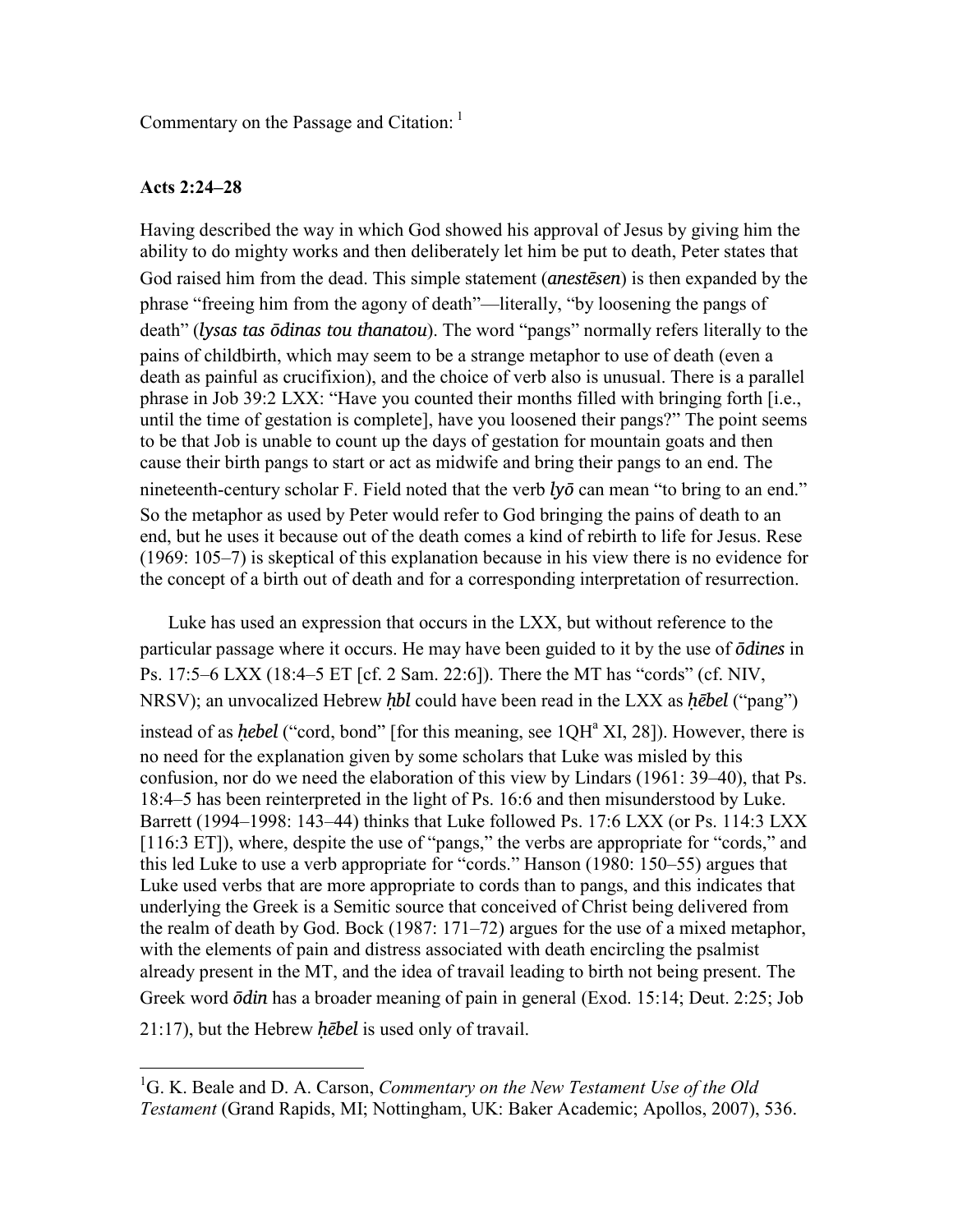In any case, Jesus could not be held captive by death for long. Why not? Peter answers by citing what David said about him. Again we have a lengthy quotation, from Ps. 16:8–11 (15:8–11 LXX), following the wording of the LXX precisely but omitting the last line of the psalm ("pleasures at your right hand forever"). But the LXX is not identical with the MT.

| <b>MT</b>                                  | <b>LXX/Acts</b>                            |
|--------------------------------------------|--------------------------------------------|
| I have set Yahweh before me continually;   | I saw the Lord before me continually;      |
| because he is at my right hand,            | because he is at my right hand,            |
| I shall not be moved.                      | so that I may not be moved.                |
| Therefore my heart was glad,               | Therefore my heart was glad,               |
| and my glory rejoiced;                     | and my tongue rejoiced;                    |
| also my flesh will rest in confidence.     | also my flesh will dwell in hope.          |
| For you will not abandon my soul to Sheol, | For you will not abandon my soul to Hades, |
| you will not give your holy one to see the | nor will you give your holy one to see     |
| pit/destruction.                           | corruption.                                |
| You will show me the path of life;         | You have made known to me paths of life;   |
| there is fullness of joy with your face,   | you will fill me with joy with your face,  |
| pleasures at your right hand forever.      | pleasures in your right hand forever.      |

In the MT Ps. 16 (15 LXX) is ascribed to David. It is a prayer for help from God (16:1) that is based upon David's relationship with God and an affirmation of his commitment to God (16:2–6). This becomes a statement of praise to God and confidence in him (16:7–11), and it is this latter section that is cited here. The psalmist has placed Yahweh before himself; the LXX "I saw" (*proorōmēn*) is an interpretation of the Hebrew "I set." The implication is that he continually trusts in God and obeys him. With a shift of metaphor, he declares that Yahweh is at *his* right hand, the place where a helper would be (cf. expressions about God giving help with his right hand). (More commonly we hear of sitting at the right hand of Yahweh; the thought of the privileges enjoyed by a person sitting at the right hand of a king is used in 16:11b, but is not in mind at this point.) Consequently, he can be confident that he will not be affected by any opposition. According to the usual interpretation, David here is speaking not in his own person, but rather as the Messiah, who refers to the help that God will give him (throughout his life and not simply in relation to his death [see Pesch 1986: 1:122]). A different interpretation is offered by Moessner (1998: 223–29), who argues that the "Lord" who is at David's right hand to help him in his distress is none other than the Messiah. On this view, the citation is of David speaking in his own person (see further commentary on Acts 2:27 below).

Such a person can be glad and rejoice (16:9). Here the MT has "my glory" (*kĕbôdî*), a term that can be used for a person's inner being (cf. Ps. 7:5: "me" [NIV], "my soul" [NRSV]); consequently, the suggestion that originally the very similar "my liver" (*kĕbēdî*) may have stood here (cf. Lam. 2:11 MT; and see the LXX) is unnecessary. The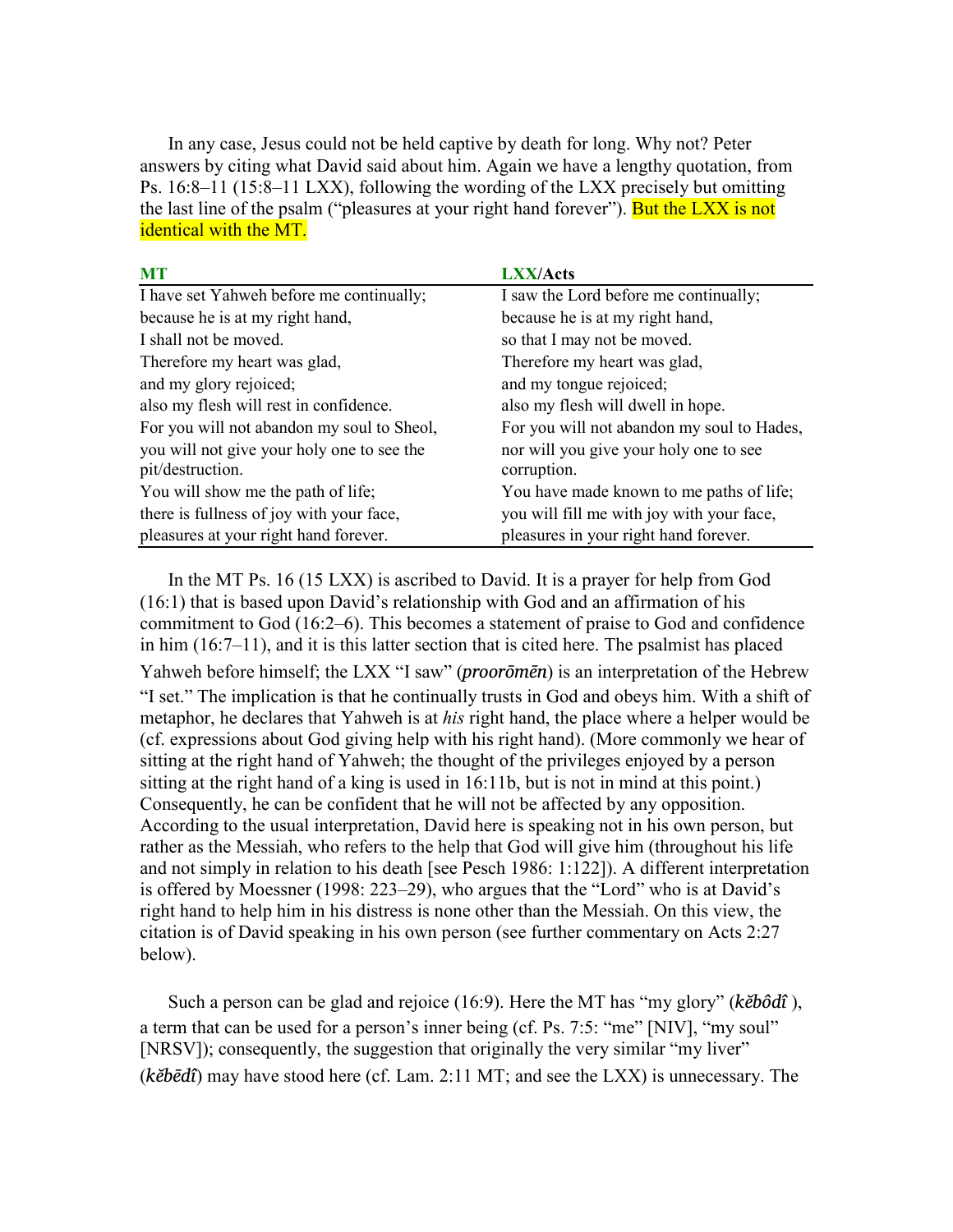NIV here follows the LXX's "my tongue" (*hē glōssa mou*) without indicating that this differs from the MT. In poetic parallelism David then declares that his body (lit., "flesh") will rest secure (note the change of tense). The Hebrew *lābeṭaḥ* is rendered "in hope" (*ep' elpidi*) in the LXX, but both forms may imply trust in Yahweh, who raises the dead (see Rese 1969: 56–57). David will not fear what can happen to him in the future.

By way of explication he adds that God will not abandon his life (*nepeš*) to Sheol; he will not let his faithful one (i.e., the psalmist) experience corruption (*šaḥat*; this normally means "grave, pit," but it also can have the abstract sense of "destruction"). Taken in its context, this need be no more than an expression of assurance that Yahweh will preserve him from dying, at least for the time being (the idea of never dying was not entertained). In the LXX "Sheol" is naturally rendered by *hades*, and *šahat* is rendered by *diaphthora*, "corruption" (Haenchen [1971: 182n1] unnecessarily claimed that the LXX misread Heb. *šaḥat* as *šiḥēt*). Hence it has been argued that whereas the MT refers only to deliverance from premature death, the LXX envisages deliverance from the corruption that follows death (Barrett 1994–1998: 147, following Benoit). Consequently, an interpretation in terms of resurrection is possible only on the basis of the LXX (and therefore could not have been made by Aramaic-speaking early believers [see Rese 1969: 57–58]). However, it may be fairer to say that this rendering simply made it marginally easier to interpret the psalm as referring to the actual destruction of the human body in the grave (see Bock 1987: 175–76).

Finally, Yahweh will make known to him a path that consists in life (16:11)—that is, fullness of life and enjoyment (Bock [1987: 176–77] notes that the MT might be expected to mean the kind of life required by God that leads to eternal life). He will experience joy in the presence of Yahweh, and for the person at Yahweh's right hand there are pleasures forever. (This final clause is not included in the citation in Acts; Rese [1969: 55–56] accounts for this by suggesting that the Holy Spirit is one of the "pleasures," but it is poured out by Jesus rather than remaining at Yahweh's right hand!) All of this, then, can be understood to refer to a long life in which the psalmist experiences the goodness of God.

But let us see how the psalm is understood here. Peter starts from the acknowledged facts: (1) David did indeed die; (2) David knew that one of his descendants would be enthroned by God because God had sworn that this would happen (there is a clear verbal allusion to Ps. 132:11–12; cf. 2 Sam. 7:12–16; Ps. 89:3–4, 35–37). The fact that David had prophetic knowledge (Acts 2:30a) presumably applies not to his knowledge about his descendant (2:30b), but rather to his own statement about the Messiah (2:31). Therefore, Ps. 16 seems to be understood as a statement by this descendant that is voiced by David. Since David could not be talking about himself in these verses (because he himself died and suffered corruption), he must have been speaking prophetically in the first person on behalf of somebody else. Following Goppelt (1982: 122–23), Rese (1979: 76) holds that the usage is not so much prophetic (promise and fulfillment) as typological in that in what David says he is stating a pattern that is true in the case of the Messiah (although it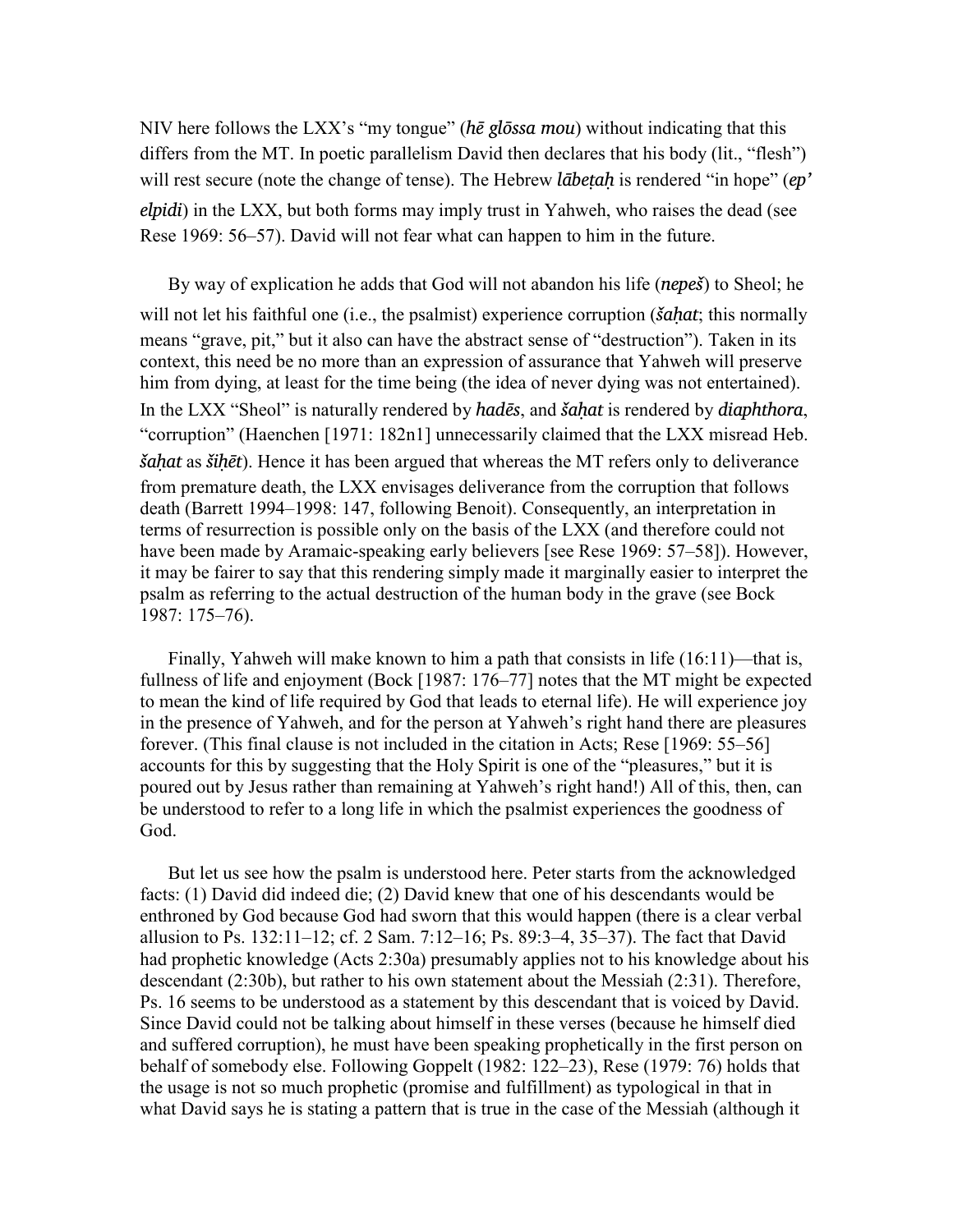was not true of himself); the psalm thus provides the authoritative language for explaining the life, death, and resurrection of Jesus. But is it appropriate to use the term "typological" of a statement that was not true of the "type" himself?

An alternative explanation is that the psalm is being understood of David speaking of himself and saying that the Lord (= the Messiah) is there to help him  $(2:25)$ ; he lives in hope because God will not abandon his soul to death (2:27a) nor let his Holy One (= the Messiah) suffer corruption (2:27b). David suffers in solidarity with the Messiah and rests his hopes on him (Moessner 1998: 226). This attractive proposal faces some problems. There is the question whether non-Greek-speaking Christians would have interpreted Yahweh as a reference to the Messiah (2:25): would this interpretation be possible only on the basis of the Greek text? And there is the difficulty that Hebrew poetic parallelism would strongly suggest that "my soul" and "your holy one" (2:27) must refer to the same person rather than to David and the Messiah respectively. Certainly by 2:31 it would seem that both parts of the verse are understood to refer to Jesus (as Moessner [1998: 228] agrees).

It is implicit in Peter's argument that when Jesus was seen by his followers as raised from the dead, it was his actual physical body that had been raised (so that his tomb was left empty) and exempted from physical decay. That is to say, what the psalm said is seen to fit what was known about Jesus by actual observation: he came alive after dying, and his body evidently had not decayed.

For what purpose has Peter used this psalm? One result is to explain why it was impossible for Jesus to be held prisoner by death. Jesus had the promise of God that he would not let his faithful one decay in the grave. But the other result, and the more significant one, is to claim that if what happened to Jesus fits what David prophesied in the psalm, then Jesus must be the Messiah. Dupont (1979: 109) expresses the point precisely:

It is often asserted that Peter desires to prove that Jesus has really risen from the dead, but that is obviously inaccurate, for Peter presupposes the resurrection as a datum of faith. What Peter wishes to establish is rather the fact that Jesus, having really risen from the dead, is truly the Messiah of which the psalm speaks.… The resurrection owes its value as a sign precisely to the oracle of the psalm which announced that the Christ would rise.

The inevitable modern question is, Does this use of the psalm "work"? (1) So far as first-century people were concerned, the Davidic authorship of the psalm was unquestioned (cf. the psalm's heading: "A Miktam of David"). (2) The psalm appears to say "You will not let me die," but Peter takes it to mean something more like "You will not let me remain dead once I have died." The psalm is thus understood to refer to a person, once dead, not being left in death and suffering the consequent decay of the body. In favor of this interpretation is the way that the last verse of the psalm appears to refer to experiences in the presence of God that follow death, unless we take the reference to be a metaphorical one to the experience of joy in the period that follows deliverance from premature death. (3) The former interpretation of the psalm would be consistent with